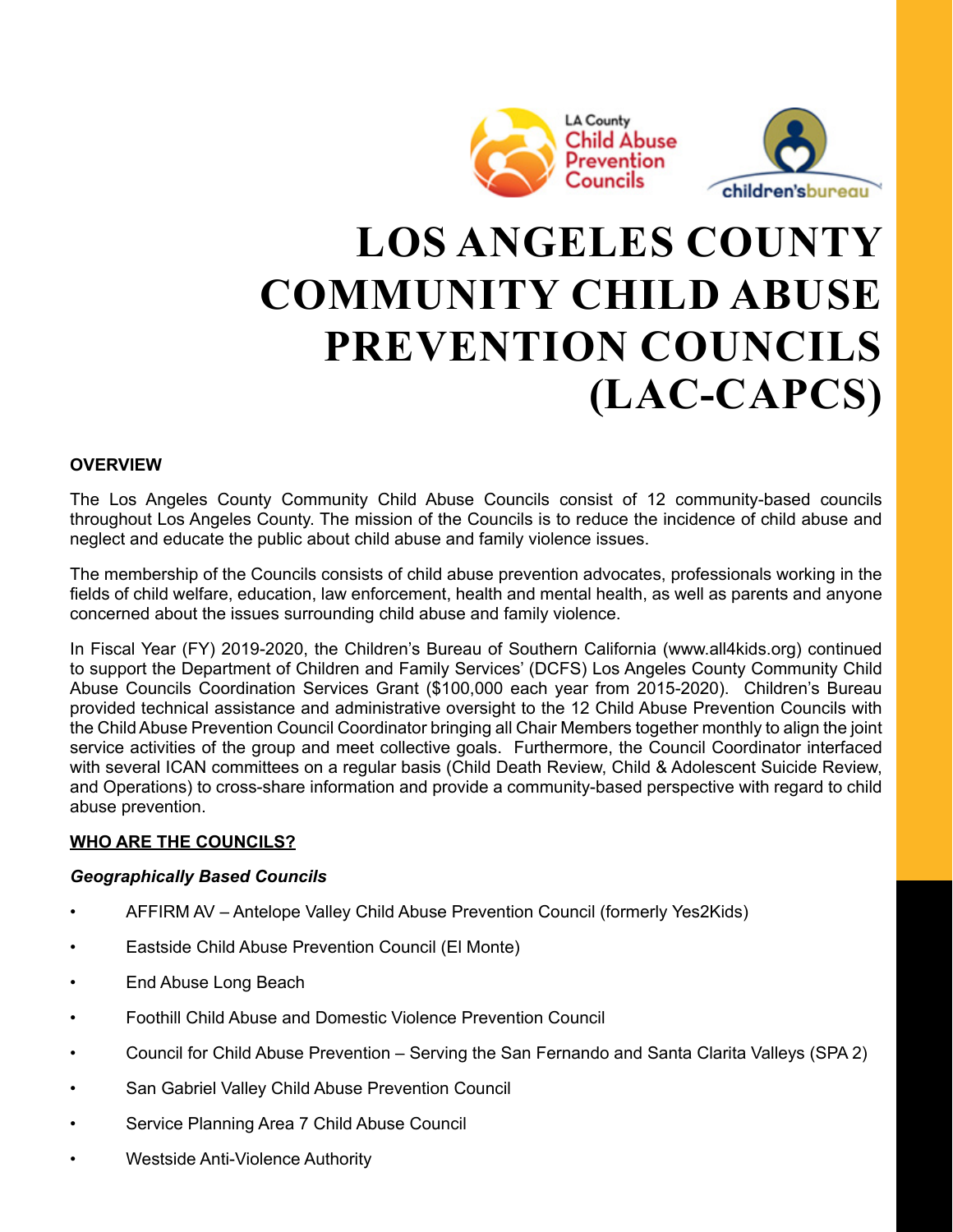

# *Population Specific/Countywide Councils*

- Advocacy Council for Abused Deaf Children
- Asian and Pacific Islander Children, Youth and Family Council
- **LGBT Child Abuse Prevention Council**
- Los Angeles County Family, Children, Community Advisory Council (African-American Council)

# *The Los Angeles Child Abuse Councils are involved in the following joint projects:*

• The Blue Ribbon Child Abuse Prevention Campaign (held in April for Child Abuse Prevention and Awareness Month);

- Publication of The Children's Advocate Newsletter;
- The Report Card Insert Project;
- Establishment and Maintenance of the Los Angeles County Child Abuse Prevention Council website;
- Training and Technical Assistance to the Community Relating to Child Abuse and Family Violence Issues;
- Monthly Meetings of the Council Chairs; and
- Special Projects for Individual Councils.

# **FISCAL YEAR 2019-2020 SPECIAL PROJECTS**

Between October 2019 and March 2020, each of the Los Angeles County Child Abuse Prevention Councils prepared and presented their Annual Child Abuse Project Applications to their peers and DCFS. Each presentation illustrated how the Council intended to use their allotted funds to support child abuse prevention activities within their respective communities and/or for their target populations. The types of activities varied by Council and included many creative, resourceful and impactful primary prevention projects.

Examples of past special projects include:

- Mandated Reporter Trainings for the Community;
- Caregiver workshops: "Grandparents Raising Grandchildren";

• Monthly trainings to service providers (Continuing Education Units often available) on topics such as Domestic Violence and Family Law Basics & Understanding Human Trafficking;

- Understanding & Combating Institutional Racism in Child Welfare;
- Transformational Leadership Development of Adolescents and Young Adults; and
- Cultural Awareness and Child Protective Services.

In FY 2019-2020, the Councils each had \$3,500 to spend on their special projects and most were implemented in April during Child Abuse Awareness Month. The following illustrates a brief description of each Councils' activities during the year; however, most are implemented during the months of March and April.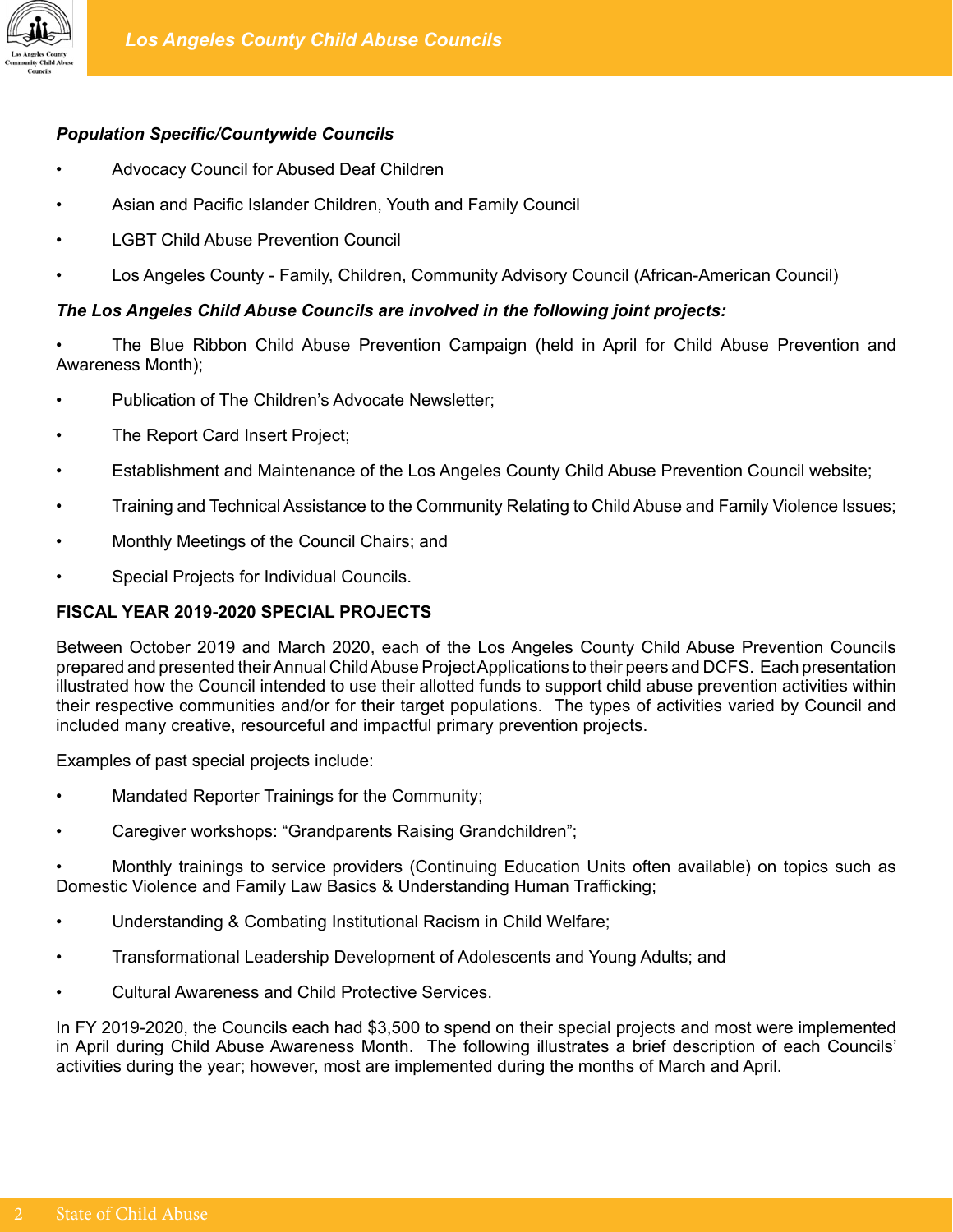

# **SUCCESS STORIES**

In the 2019-2020 contract year, 100% of the Councils self-reported they were successful in completing their projects and met their previously identified goals within their Annual Project Applications. The following are several success stories shared by the Councils which provide a view of their work and accomplishments.

#### **Advocacy Council for Abused Deaf Children (ACADC)**

Originally, on June 6, 2020, ACADC was scheduled to have Ruth Beaglehole present her work with Non-Violent Parenting to parents and/or children who are Deaf/Hard of Hearing (HOH). However, due to COVID-19 our focus shifted to addressing the mental health needs of the Deaf (parents and children) during this pandemic by presenter Jayne Kim, LMFT. In American Sign Language (ASL), Ms. Kim addressed concerns of child abuse during COVID-19, coping skills for parents, and the ways that stress manifests in children during this time. Instead of an in-person event, a Zoom webinar was hosted allowing those across the country to attend and access the information. Voice over interpretation was provided for those not familiar with ASL.

The most successful aspect of our training was the variety of professionals across the country that attended and felt they had received useful knowledge that could be applied to their work with families and children. They also expressed passing on the knowledge they received in the training to other professionals. One participant responded with the following:

"I felt validated with what I am doing for kids and felt more reassured after the presentation that we are probably not missing signs of child abuse during this quarantine time but we need to do more check ins related to depression and anxiety."

#### **Asian and Pacific Islander Children, Youth and Family Council (API-CYFC)**

API-CYFC goals this year, even prior to the pandemic, were to provide two webinars for parents on the (1) middle to high school transition, and (2) high school to college transition. During the planning phase, we decided to provide one webinar with two speakers on high school to college transition due to the speakers' expertise and the community's interest. We also aimed to provide child abuse prevention materials along with masks for children to increase the health and safety of our clients once COVID-19 issues began. Overall, we were able to meet our goals. The most successful element of our project was recruiting speakers who not only had expertise on access to higher education, but also student wellness and mental health.

#### **Assisting Families to Find Information and Resources Mindfully (AFFIRM) – Antelope Valley Child Abuse Prevention Council**

Prior to the COVID-19 pandemic, AFFIRM AV planned to host our 17th Annual Writing Contest Awards Dinner in April. Traditionally, winners read their submissions and awards were given to both the kids and the social workers from the Palmdale and Lancaster offices. However, this year, given the global health crisis, we had to pivot our activities. Since AFFIRM traditionally begins advertising the writing contest early in the year and selected the winners prior to April, our contest concluded but we were not able to hold our celebratory dinner.

The most successful part of our annual activities was sharing the news of the children who won with their families; this was the happiest part of the project. The majority of the students who participated had forgotten they even submitted an entry due to the time lapse under the LA County safer at home orders. When we contacted and met with the winners, at first, they were confused, suspicious, and then super happy! One student did "the happy dance" (as his mom called it) and he proceeded to ask questions, "How many students did I compete against? Was it just my grade level or others? Was it only my school I competed against?" When he learned that the contest was open to all Antelope Valley school districts, charter and private schools, the child's pride and happiness could not be contained. This happened with many students. All the families were incredibly proud and thankful to get a celebratory restaurant gift card for the family (in lieu of our usual in-person dinner celebration). Each family took pictures of their student in front of our AFFIRM banner, followed by a shower of hugs and kisses for the child.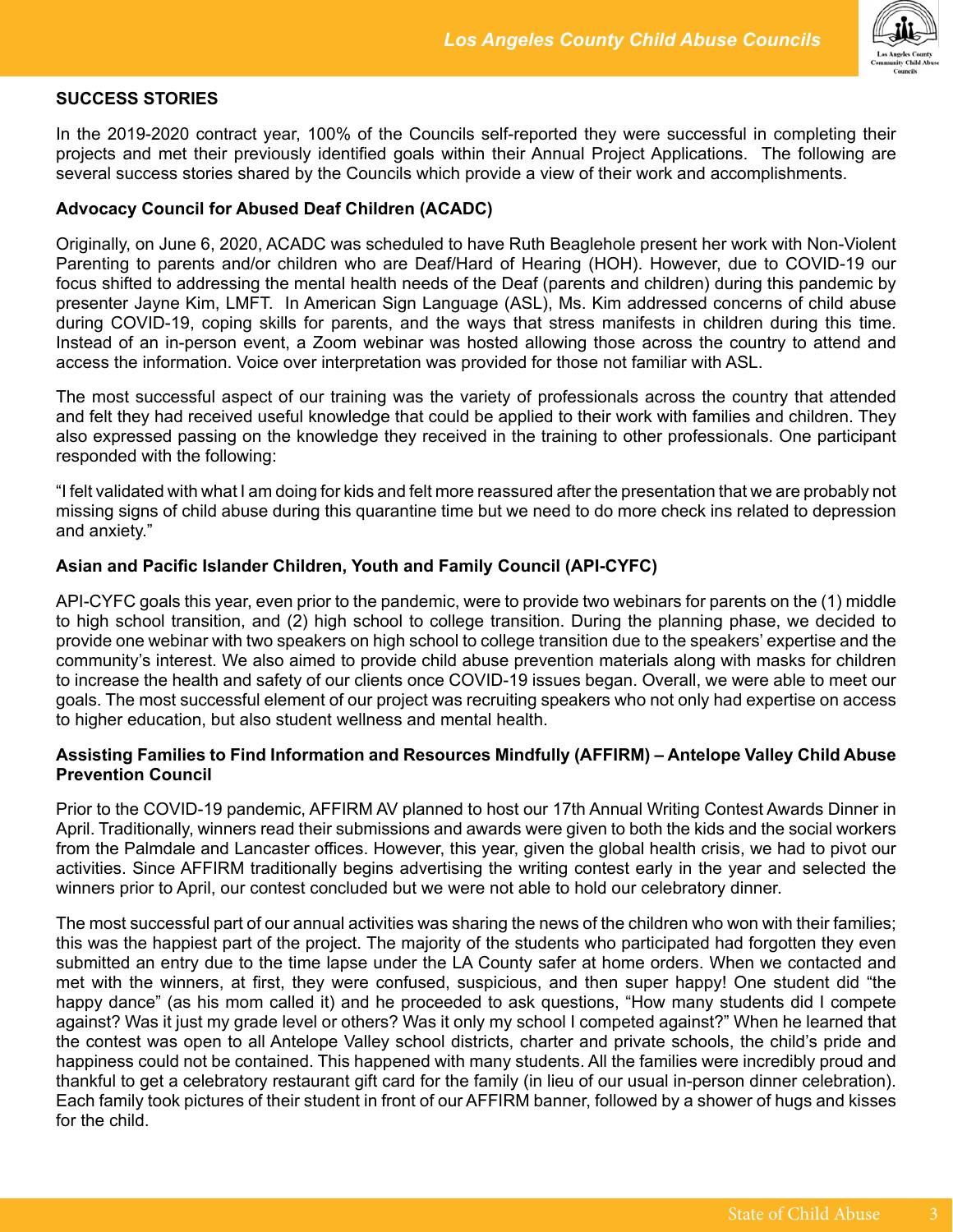

# **Eastside Child Abuse Prevention Council (El Monte)**

Once the Eastside Council realized that we had to cancel our original events due to COVID-19, we explored virtual/zoom ideas to reach out stakeholders. After exploring the needs of the community and looking into what other organizations and programs were doing to support families during this time, the Eastside Council decided to hold a food distribution. Safety protocols were discussed and established, and we were able to provide each family with two large baskets of food that included fresh fruits and vegetables, grains, beans, dairy products (eggs and milk), and other common foods. In addition to the two baskets of food, each family who had an infant or toddler than needed diapers received one to two bags each. Along with their baskets also came a tote bag with the LACCCAC logo and educational items. We put coloring books, bookmarks, pens, pencils, and other information related to child abuse prevention, healthy communication, and services for pregnant women inside the bags. The families expressed feeling thankful and noted that food and diapers was a great need, especially with COVID impacting jobs, access, etc.

#### **End Abuse Long Beach (EALB)**

Starting in April, EALB cancelled the monthly in person trainings due to COVID-19 and the health orders. Instead, EALB held a board meeting and discussed how we could serve the community and our council members more holistically during this difficult time. We decided to add a section to our website and Facebook page about resources related to COVID-19 and communicated with our members via social media not only to offer information, but to publicize their resources and services as well. In May, we resumed monthly training but launched a series of virtual zoom presentations. We held 3 EALB trainings that had over 50 people join. We also were able to continue to offer Continuing Education Units (CEUs) to our members and provide a virtual space for networking prior to the meetings.

Despite the pandemic, EALB planned and successfully executed 11 community presentations/trainings with premier speakers on a range of topics including: end of life issues; intersection of homelessness and domestic violence; mental health; opioid addition; suicide prevention; diversity and inclusion; non-violent parenting; positive relationships; population heath; and business etiquette and communication prior to the pandemic. Our EALB series included topics on trauma in children both before, during and after COVID as well as creatively coping with stress during COVID and improving telehealth encounters. EALB started working on new marketing tools, a communications plan, and building our capacity by enlisting interns to assist with managing these systems. As a whole, when the pandemic hit, EALB pivoted to a virtual model that has proven very successful. In prior in-person trainings, we averaged around 35-40 participants each month and virtually the organization averaged 52 participants over the last three months.

#### **Foothill Child Abuse and Family Violence Prevention Council**

For the 2019-20 contract year, the Foothill Council realized we could not host a training due to the health crisis and decided to focus on our infrastructure development as well as on our online presence. The Council also decided to support children and families during this health pandemic by providing care packages that included PPE (personal protective equipment) of masks and hand sanitizer, parenting support information, and protective factors information (attributes in families or communities to effectively deal with stressful events or reduce risks of abuse/violence). Families were appreciative of the care packages and showed gratitude for receiving the family board games enclosed as well as the other protective items.

#### **LAC-Family, Children, Community Advisory Council (African American Council)**

This year, LAC-FCCAC held their board meetings via Zoom as well as conference calls. Given our inability to hold our traditional spring conference due to the pandemic, the Council decided to do something different that would directly impact children. LAC-FCCAC's two projects this year focused on children, families, youth, and community support.

Our first project provided much needed books to children in the community around famous and historical African American figures. The majority of the children selected for the book distribution unfortunately live within low income households where many parents cannot afford to buy books that focused on positive African American leaders both past and present. Additionally, since many of the parents were young, they became involved in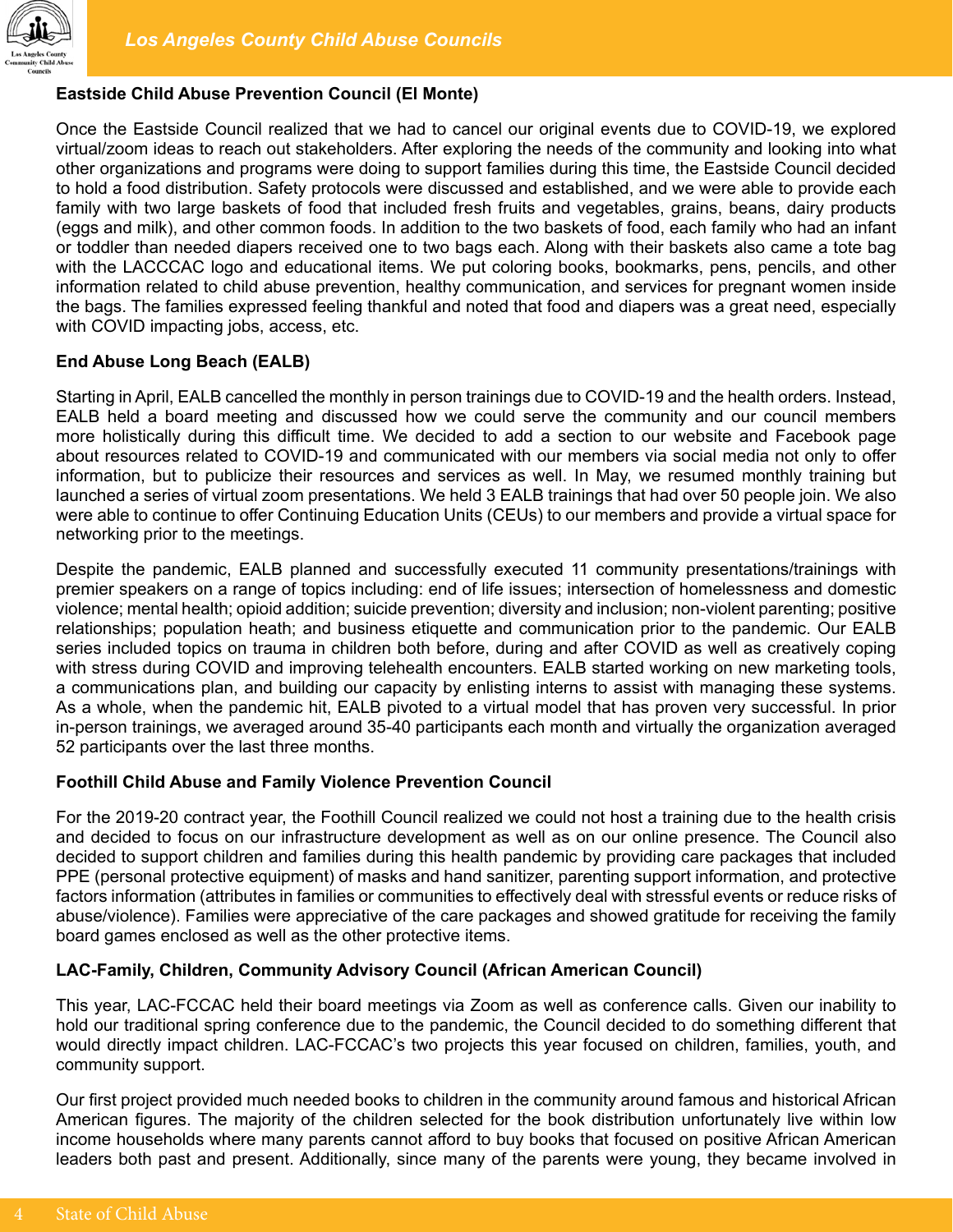

reading the books and were also educated. This project became a way to also support community-based small Black business as well as Khocolate Keepsakes Children's Literacy Museum, a community agency. Eso Won Bookstore was so grateful to LAC-FCCAC for this critical support during this period of time in our community.

During the COVID-19 pandemic, we decided to again support our community-based partner Elevate Your Game. LAC-FCCAC (along with others) supported Elevate Your Game's summer internship for employment program for students. The internships were all conducted via Zoom. Our small but impactful financial support to the students also supported the students' families. Elevate Your Game provided a Zoom graduation program for their seniors, with two positive inspiring messages from a graduating Black youth and a Latina youth. The recorded messages have been shared with the mentoring community nationwide.

### **LGBT Child Abuse Prevention Council**

E.D.G.Y. Conference Scholarships – In FY 2019-20, the LGBT Council (in collaboration with Penny Lane) participated in the planning and development of, and provided professional scholarships to, the 11th Annual Embracing Diversity of LGBTQ Youth (E.D.G.Y.) Conference on November 9, 2019, at the Skirball Center. The conference increased knowledge and awareness of the needs of LGBTQ youth and families, and empowered social service and mental health professionals to support the LGBTQ community through an array of services and resources. The Council sponsored 30 scholarships which went to social service providers, mental health professionals, educators, court advocates, probation and law enforcement who otherwise could not attend. This special project supported all five protective factors. In total, 535 staff from DCFS, LAUSD, DMH, Probation, LAPD, LASD and other social service providers participated in the EDGY Conference this contract year.

Social Marketing Campaign – This special project allowed us to additionally produce and distribute social marketing materials including our "5 Things to Know" cards in English/Spanish, "8 Laws to Know" cards in English/Spanish, and our Safe Zone stickers. These materials are for service providers to show their openness to working with LGBTQ youth, and as a resource to the families they serve in better understanding and accepting their LGBTQ youth. Due to the COVID-19 pandemic, we did not have the opportunity to distribute as many social marketing materials as we would have liked this year, however, we did manage to get 12,500 child abuse prevention materials to service providers for distribution to the community.

#### **San Gabriel Valley Child Abuse Prevention Council (SGV)**

This year, the SGV Council had to pivot due to COVID-19 and provide our originally scheduled in-person training and workshops virtually instead. We chose the topic of "Trauma Informed Care for the Early Interventionist," and had 130 participants; the event was a huge success. Additionally, the SGV Council participated in a virtual Youth Summit in El Monte for over 500 youth in the surrounding areas. This summit targeted leadership, education and empowerment within their community. The youth summit was held weekly from June 12-June 30, 2020. We purchased books on empowerment by Laurie Hernandez for participants, and a Nintendo Switch to raffle for those with consistent attendance. Lastly, the Council supported the Parents' Place in making and distributing parent support kits for families with special needs. These kits included: food, support items, hand sanitizer, masks, and literature on child abuse prevention.

#### **SPA 2 Council for Child Abuse Prevention**

The SPA 2 Council for Child Abuse Prevention had been planning for our 4th Annual "Working Hand In Hand" (WHIH) community gathering, an event bringing together parents, child welfare workers and social service organizations in order to have a dialogue about child safety and abuse prevention. We began our planning for the event in September 2019 and had secured the location and other community partners in order to be ready for this yearly well attended, and well received, event scheduled for April 18th, 2020. In mid-March, families and businesses in LA County and the State of California were placed under the "Safer at Home" order, prohibiting social gatherings of more than 10 people due to the COVID-19 pandemic. The Council made the decision to cancel our event not knowing whether we would be allowed to hold the event which was one month away.

Within a few weeks, it was clear that one of the biggest consequences of the stay at home order was the loss of income to some of the most vulnerable families in our community. Our Council called a special meeting to discuss how we could best utilize our funds from the LAC-CAPCs since our event wouldn't be possible. We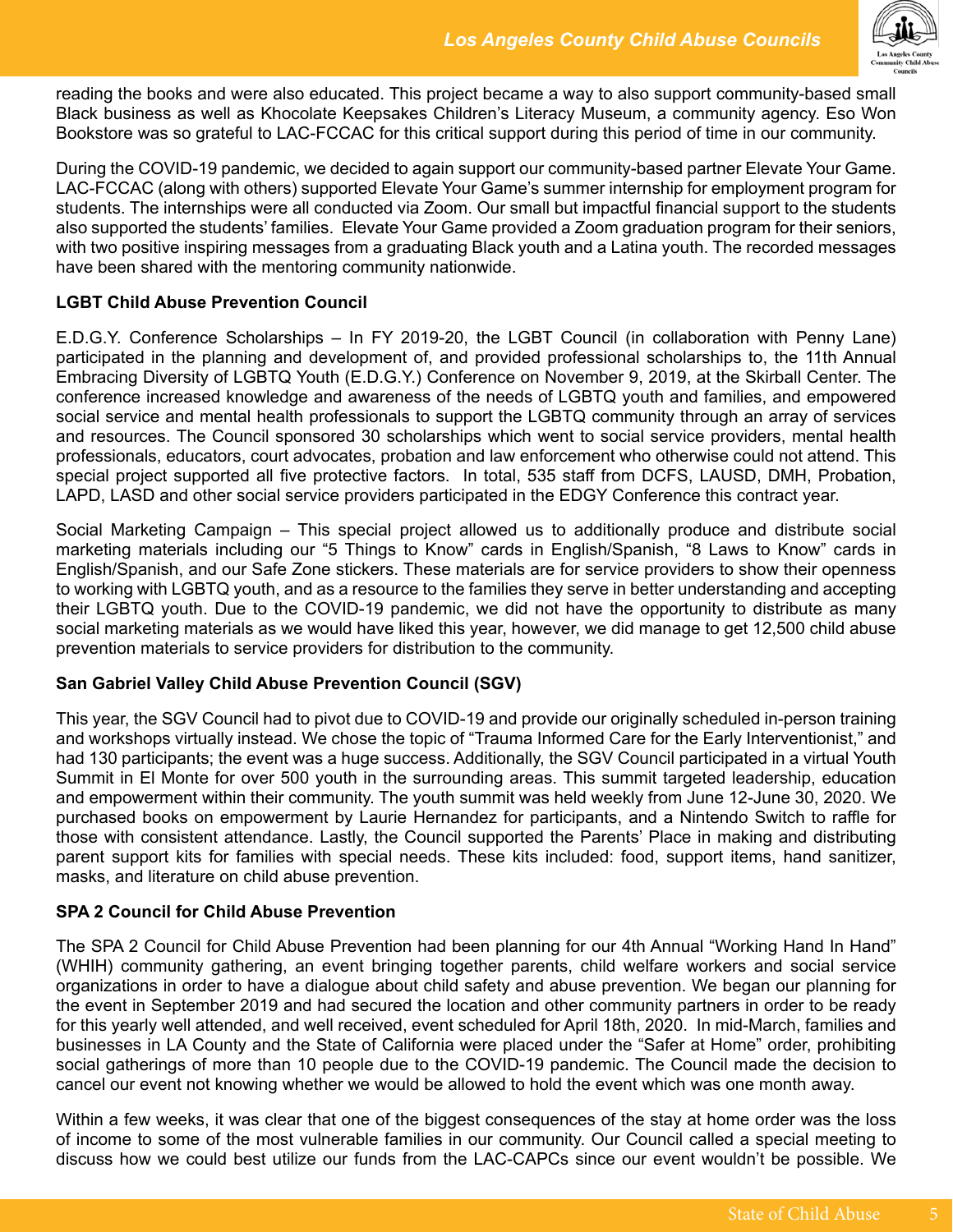

decided we could best support families by increasing their ability to support their children's education, provide additional support (both concrete and informational), and ensure that parents had updated resource linkages and parenting information. Care bags were distributed with food and essential items and were also sent with a box of educational supplies - pens, pencils & sharpeners, glue, scissors, ruler, paper, notebooks, sketchbook, colored pencils and crayons, construction paper, age appropriate activity books, flash cards, calculators and other helpful items. In addition, we secured donations of toothpaste and toothbrushes, thermometers, jump ropes, and lap desks. All these things were placed in plastic bins with the Council logo sticker on them. In addition, the Guide for Positive Parenting, Daily Acts of Kindness, bumper stickers about preventing child abuse, instructions on how to register for the Census, updated links to resources including housing rights, immigration rights, food banks, etc. were place in each box.

The care bags and educational supplies idea was so successful that we were able to secure an additional \$35,000 to continue them beyond the initial 200 bags we committed to! As of the end of June, 1,150 care bags and accompanying educational/art boxes were distributed to families in SPA 2. Through the survey that was distributed in the bags, we learned the most pressing issues/challenges families are facing right now was due to "loss of income that lead to not being able to buy diapers, food or other essentials for my family."

# **SPA 7 Child Abuse Prevention Council**

The COVID-19 pandemic constitutes an unprecedented challenge for all of us and required an immediate response to continue working with the families in our community. We are fortunate that our staff was previously equipped with all the basic tools to continue working. However, due to the pandemic we had to change our original plan that consisted of a parenting conference as many families were reaching out to us to see if we could help them with food. Thus, the SPA 7 Council organized a distribution of 30lb food baskets that included: vegetables, meat, eggs, fruit, tortillas, oil, grains, milk, etc. We helped 100 families. In addition, we were gifted 20 more food baskets that were distributed the same day. In addition to the food basket distribution, we had a great number of families participate in virtual weekly workshops that focused on the protective factors and the prevention of child abuse. Children who participated virtually in tutoring also received school supplies.

#### **Westside Anti-Violence Authority (WAVA)**

Originally, WAVA had applied for funding towards capacity building and council member retention for the year. However, once COVID-19 began to take effect, our efforts were redirected towards addressing direct needs in the community. With authorities asking everyone to stay inside, we saw an increase in domestic violence and child abuse. This brought about the idea of supporting Sojourn, a domestic violence shelter that WAVA works closely with. With help from the Council, the shelter was able to not only purchase a pair of shoes for every family currently in Sojourn's shelter, but we were able to purchase a small stock of shoes in every size for incoming families. New Adidas and Converse were purchased in addition to a bulk supply of diapers.

There was a particular family staying at Sojourn's shelter during the start of the pandemic that had faced multiple traumas within a short amount of time. The mother had a high-risk pregnancy and already multiple children under the age of five. They had come from a low-income household where they struggled to obtain basics. With the help and advocacy of Sojourn, staff were able to get the mother into shelter and keep all the children together. All children came in with shoes that were torn up or had holes growing on the soles. Sojourn is often at the mercy of its donors when it comes to clothing available for clients, and it is rare for them to be able to offer brand new clothing and shoes. With WAVA's assistance, the mother and all kids were gifted new pairs of shoes.

While it may seem like a small thing, being able to offer new and comfortable clothing to victims in crisis is a step towards healing and normalcy for them. Mother and children expressed that they were extremely grateful for the shoes, and Sojourn emphasized that it made the transition into life in a shelter easier.

# **TOTAL PEOPLE, CHILDREN & FAMILIES INVOLVED OR IMPACTED**

The Child Abuse Councils were asked to provide their best estimates with regards to the number of children, families, and total adults that were involved or impacted by the activities performed in the 2018-19 contract year throughout Los Angeles County. The following chart illustrates their combined responses: